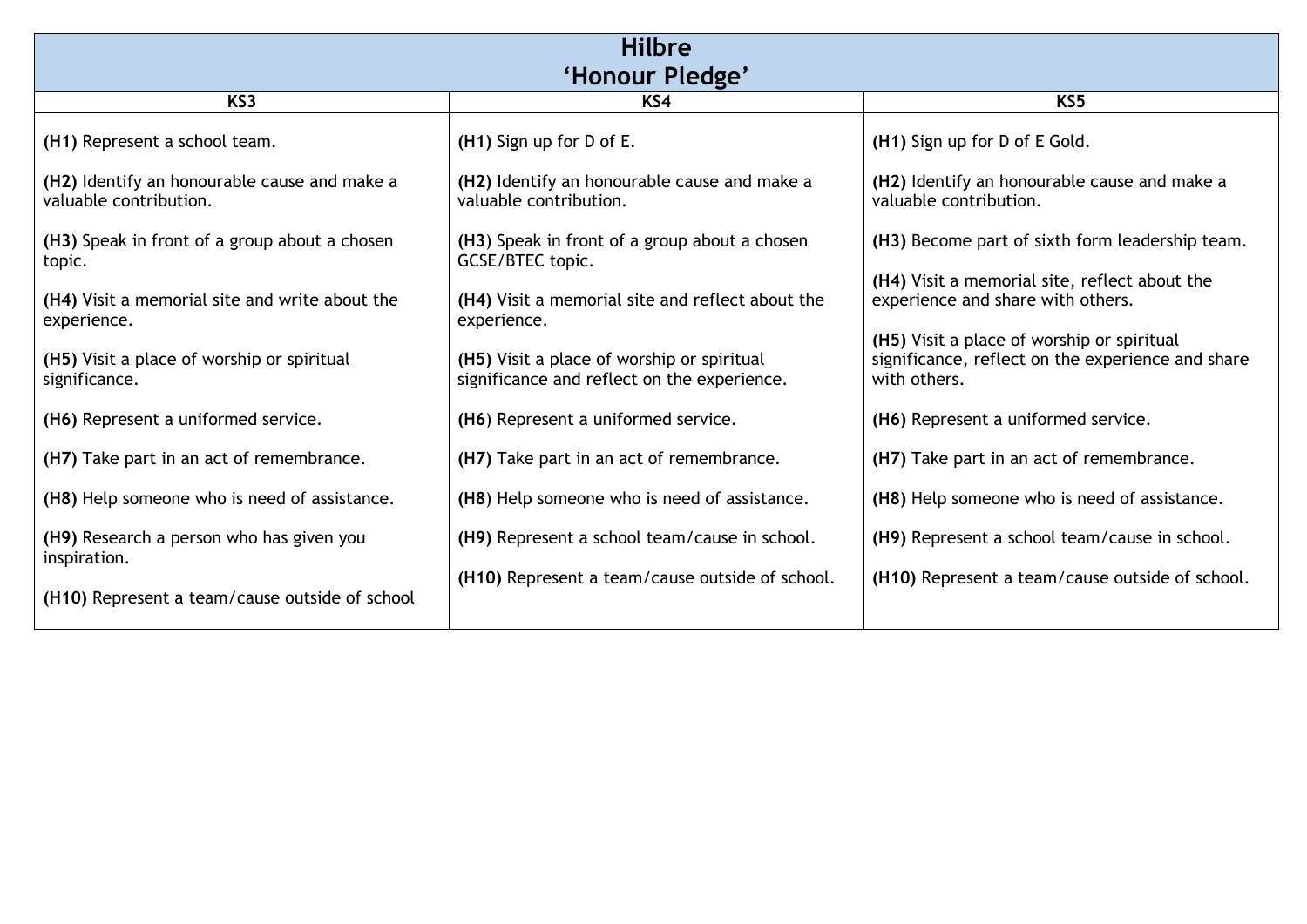| <b>Hilbre</b>                                                                 |                                                                         |                                                                                   |  |
|-------------------------------------------------------------------------------|-------------------------------------------------------------------------|-----------------------------------------------------------------------------------|--|
| 'Initiative Pledge'                                                           |                                                                         |                                                                                   |  |
| KS <sub>3</sub>                                                               | KS4                                                                     | KS5                                                                               |  |
| (11) Become a member of the School Council.                                   | (11) Become a member of the School Council.                             | (11) Become a member of the sixth form leadership<br>team.                        |  |
| (12) Take part in a school event.                                             | (12) Take part in a school event.                                       |                                                                                   |  |
| (13) Set yourself an independent challenge and                                | (13) Set yourself an independent challenge and                          | (12) Take part in a school event.                                                 |  |
| achieve that challenge.                                                       | achieve that challenge.                                                 | (13) Set yourself an independent challenge and<br>achieve that challenge.         |  |
| (14) Visit and engage with a local park, gallery,<br>museum or library.       | (14) Visit and engage with a local park, gallery,<br>museum or library. | (14) Visit and engage with a local park, gallery,<br>museum or library.           |  |
| (15) Identify an area of improvement for school and<br>present to your class. | (15) Attend a careers event.                                            | (15) Attend a Higher                                                              |  |
| (16) Ask a teacher for extension work to help you                             | (16) Ask a teacher for extension work to help you<br>improve.           | Education/Apprenticeship/Careers event.                                           |  |
| improve.                                                                      |                                                                         | (16) Ask a teacher for extension work to allow you<br>to achieve improved grades. |  |
| (17) Take part regularly in two extra-curricular                              | (I7) Take part regularly in two extra-curricular<br>activities.         |                                                                                   |  |
| activities.                                                                   | (18) Keep yourself safe on devices by keeping your                      | (17) Take part regularly in one extra-curricular<br>activity.                     |  |
| (18) Keep yourself safe on devices by keeping your                            | settings on Private.                                                    |                                                                                   |  |
| settings on Private.                                                          |                                                                         | (18) Keep yourself safe on devices by keeping your                                |  |
| (19) Be vigilant and report if you think one of your                          | (19) Sign up for careers advice.                                        | settings on Private.                                                              |  |
| friends is feeling sad or upset.                                              | (110) Undertake an act of random kindness.                              | (19) Undertake UCAS/ Apprenticeship application.                                  |  |
| (110) Undertake an act of random kindness.                                    |                                                                         | (110) Undertake an act of random kindness.                                        |  |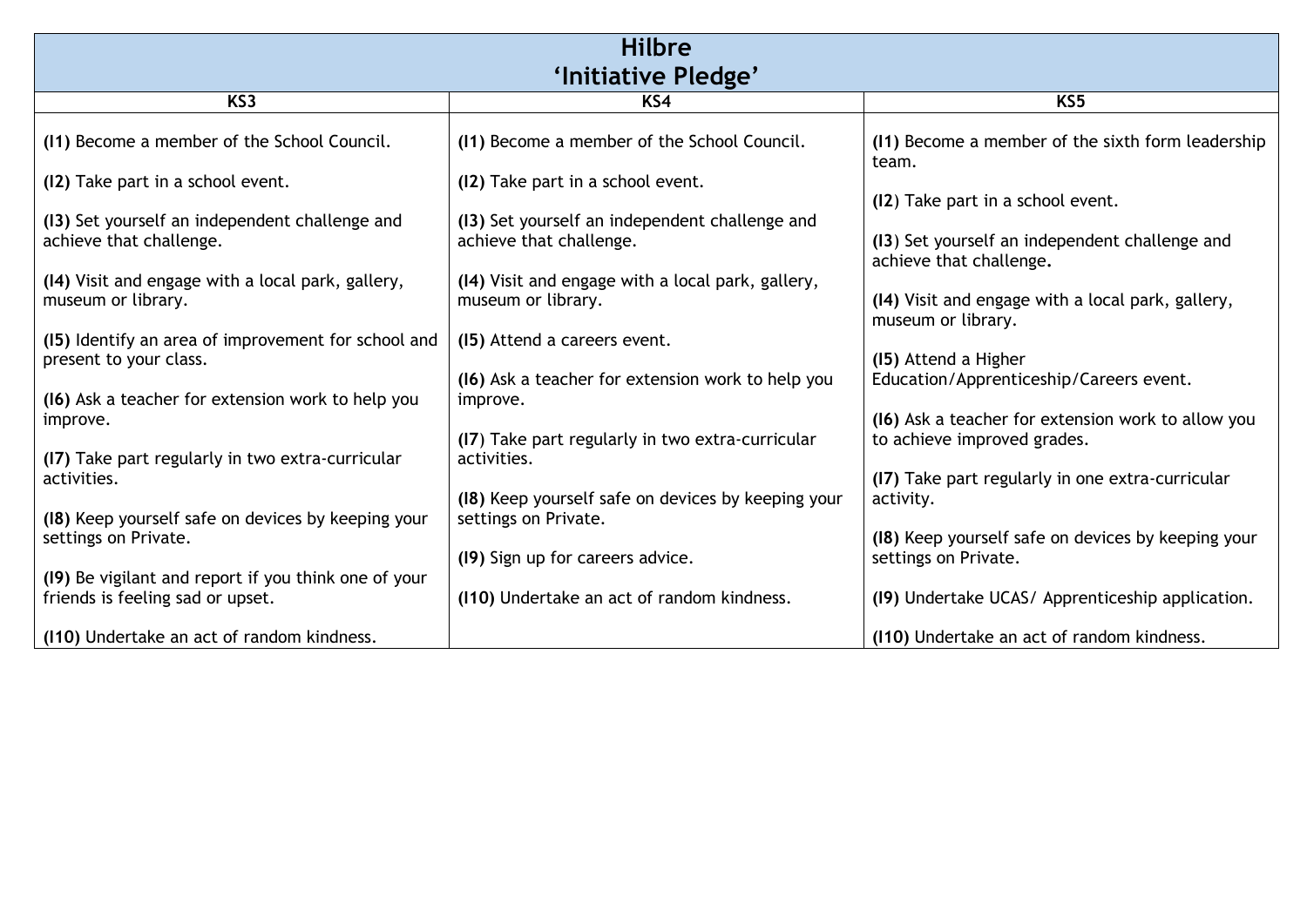| <b>Hilbre</b>                                                                                     |                                                                                                   |                                                                                                    |  |
|---------------------------------------------------------------------------------------------------|---------------------------------------------------------------------------------------------------|----------------------------------------------------------------------------------------------------|--|
| 'Leadership Pledge'                                                                               |                                                                                                   |                                                                                                    |  |
| K <sub>S</sub>                                                                                    | KS4                                                                                               | K <sub>5</sub>                                                                                     |  |
| (L1) Lead by example and achieve improvement in<br>three subject areas.                           | (L1) Lead by example and achieve improvement in<br>four subject areas.                            | (L1) Become a leader in the classroom for one of<br>your chosen subjects.                          |  |
| (L2) Become part of Hilbre welcome team at a<br>school event.                                     | (L2) Become part of Hilbre welcome team at a<br>school event.                                     | (L2) Become part of Hilbre welcome team at a<br>school event.                                      |  |
| (L3) Show leadership characteristics in a school<br>team.                                         | (L3) Show leadership characteristics in a school<br>team.                                         | (L3) Show leadership characteristics in a school<br>team.                                          |  |
| (L4) Become a member of the Student Council.                                                      | (L4) Become a D of E participant.                                                                 | (L4) Become a member of the Sixth form<br>leadership team.                                         |  |
| (L5) Achieve a position of leadership in an<br>organised group outside of the school.             | (L5) Achieve a position of leadership in an<br>organised group outside of the school.             | (L5) Become a D of E Gold Participant.                                                             |  |
| (L6) Lead a classroom discussion.                                                                 | (L6) Lead a classroom discussion in a GCSE subject.                                               | (L6) Lead a classroom discussion in an A-<br>level/BTEC subject.                                   |  |
| (L7) Help Lead a charitable event.                                                                | (L7) Help organise and lead a charitable event.                                                   |                                                                                                    |  |
| (L8) Show a guest around school.                                                                  | (L8) Show a guest around school.                                                                  | (L7) Help organise and lead a charitable event.<br>(L8) Show a guest around school.                |  |
| (L9) Lead an activity during an extra-curricular<br>session.                                      | (L9) Lead an activity during an extra-curricular<br>session.                                      | (L9) Lead an activity during an extra-curricular<br>session.                                       |  |
| (L10) Take part regularly in an extra-curricular<br>event and encourage other students to attend. | (L10) Take part regularly in an extra-curricular<br>event and encourage other students to attend. | (L10) Take part regularly in one extra-curricular<br>event and encourage other students to attend. |  |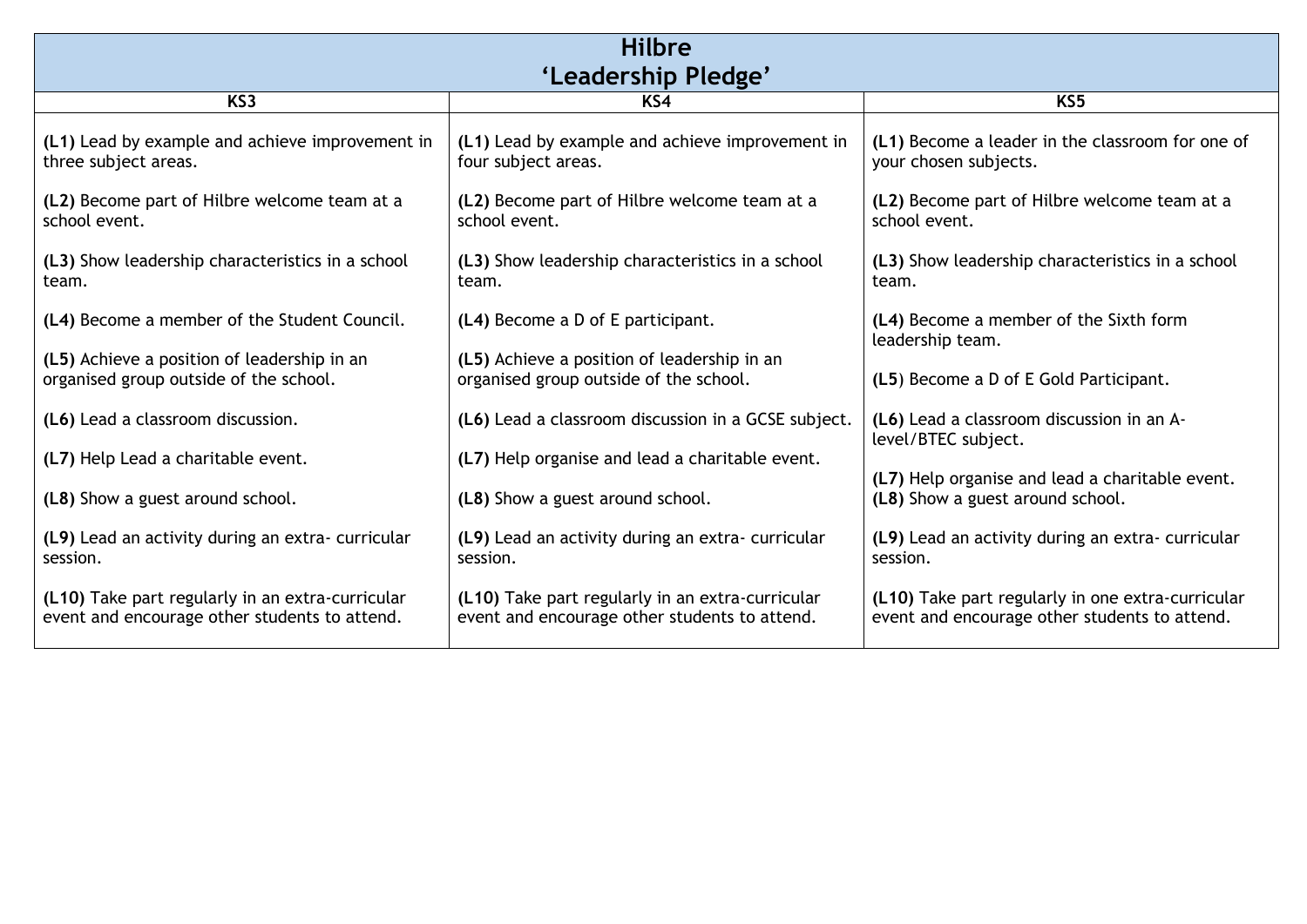| <b>Hilbre</b>                                                                                                                                                                                                                                                                                                                                                                                                                                                                                                                                                                                                                                                                                                                                                                                         |                                                                                                                                                                                                                                                                                                                                                                                                                                                                                                                                                                                                                                                                                                                                                                                                                                                 |                                                                                                                                                                                                                                                                                                                                                                                                                                                                                                                                                                                                                                                                                                                                                                                                     |  |
|-------------------------------------------------------------------------------------------------------------------------------------------------------------------------------------------------------------------------------------------------------------------------------------------------------------------------------------------------------------------------------------------------------------------------------------------------------------------------------------------------------------------------------------------------------------------------------------------------------------------------------------------------------------------------------------------------------------------------------------------------------------------------------------------------------|-------------------------------------------------------------------------------------------------------------------------------------------------------------------------------------------------------------------------------------------------------------------------------------------------------------------------------------------------------------------------------------------------------------------------------------------------------------------------------------------------------------------------------------------------------------------------------------------------------------------------------------------------------------------------------------------------------------------------------------------------------------------------------------------------------------------------------------------------|-----------------------------------------------------------------------------------------------------------------------------------------------------------------------------------------------------------------------------------------------------------------------------------------------------------------------------------------------------------------------------------------------------------------------------------------------------------------------------------------------------------------------------------------------------------------------------------------------------------------------------------------------------------------------------------------------------------------------------------------------------------------------------------------------------|--|
| 'Boldness Pledge'                                                                                                                                                                                                                                                                                                                                                                                                                                                                                                                                                                                                                                                                                                                                                                                     |                                                                                                                                                                                                                                                                                                                                                                                                                                                                                                                                                                                                                                                                                                                                                                                                                                                 |                                                                                                                                                                                                                                                                                                                                                                                                                                                                                                                                                                                                                                                                                                                                                                                                     |  |
| K <sub>S</sub> 3                                                                                                                                                                                                                                                                                                                                                                                                                                                                                                                                                                                                                                                                                                                                                                                      | K <sub>54</sub>                                                                                                                                                                                                                                                                                                                                                                                                                                                                                                                                                                                                                                                                                                                                                                                                                                 | KS <sub>5</sub>                                                                                                                                                                                                                                                                                                                                                                                                                                                                                                                                                                                                                                                                                                                                                                                     |  |
| (B1) Achieve a qualification/award in an area you enjoy.<br>(B2) Perform/present to a group of your peers. (Do this<br>online)<br>(B3) Produce a piece of work on something you feel<br>passionate about. (Send it to the appropriate subject<br>teacher via email)<br>(B4) Improve your grades in a subject your find difficult.<br>(Achieve an excellent grade in work set on SMHW)<br>(B5) Challenge yourself to try something you have found<br>difficult in the past.<br>(B6) Show a caring attitude towards fellow students.<br>(Look at Student Wellbeing information sent out for<br>ideas)<br>(B7) Show a caring attitude toward members of the<br>local community. (Look at Student Wellbeing<br>information sent out for ideas)<br>(B8) Stand up and support something you feel passionate | (B1) Achieve a qualification/award in an area you enjoy.<br>(B2) Perform/present to a group of your peers. (Do this<br>online)<br>(B3) Produce an extra piece of work in a GCSE/BTEC<br>subject you feel passionate about. (Send it to the<br>appropriate subject teacher via email)<br>(B4) Improve your grades in a subject your find difficult.<br>(Achieve an excellent grade in work set on SMHW)<br>(B5) Challenge yourself to try something you have found<br>difficult in the past.<br>(B6) Undertake a paid part time job or volunteer.<br>(Volunteer to help in some way)<br>(B7) Show a caring attitude toward members of the<br>local community. (Look at Student Wellbeing<br>information sent out for ideas)<br>(B8) Stand up and support something you feel passionate<br>about and will help others. (Look at Student Wellbeing | (B1) Achieve a national qualification/award in an area<br>you enjoy.<br>(B2) Perform/present to a group of your peers in one of<br>your subjects. (Do this online)<br>(B3) Produce a piece of work on something you feel<br>passionate about. (Send it to the appropriate subject<br>teacher via email)<br>(B4) Improve your grades in a subject your find difficult.<br>(Achieve an excellent grade in work set on SMHW)<br>(B5) Challenge yourself and apply for a<br>Uni/College/Apprenticeship with high academic entry<br>levels. (View courses online that require high<br>academic grades)<br>(B6) Visit a University or College. (Do this Virtually)<br>(B7) Show a caring attitude toward members of the<br>local community. (Look at Student Wellbeing<br>information sent out for ideas) |  |
| about and will help others. (Look at Student Wellbeing<br>information sent out for ideas)<br>(B9) Achieve a position of responsibility within                                                                                                                                                                                                                                                                                                                                                                                                                                                                                                                                                                                                                                                         | information sent out for ideas)<br>(B9) Achieve a position of responsibility within school.<br>(Think about how you can make a positive difference                                                                                                                                                                                                                                                                                                                                                                                                                                                                                                                                                                                                                                                                                              | (B8) Stand up and support something you feel passionate<br>about and will help others. (Look at Student Wellbeing<br>information sent out for ideas)                                                                                                                                                                                                                                                                                                                                                                                                                                                                                                                                                                                                                                                |  |
| school. (Think about how you can make a positive<br>difference to your school community when you<br>return)                                                                                                                                                                                                                                                                                                                                                                                                                                                                                                                                                                                                                                                                                           | to your school community when you return)<br>(B10) Undertake an activity that is for the benefit of<br>others. (Look at Student Wellbeing information sent                                                                                                                                                                                                                                                                                                                                                                                                                                                                                                                                                                                                                                                                                      | (B9) Achieve a position of responsibility within school.<br>(Think about how you can make a positive difference<br>to your school community when you return)                                                                                                                                                                                                                                                                                                                                                                                                                                                                                                                                                                                                                                        |  |
| (B10) Undertake an activity that is for the benefit of<br>others. (Look at Student Wellbeing information sent<br>out for ideas)                                                                                                                                                                                                                                                                                                                                                                                                                                                                                                                                                                                                                                                                       | out for ideas)                                                                                                                                                                                                                                                                                                                                                                                                                                                                                                                                                                                                                                                                                                                                                                                                                                  | (B10) Undertake an activity that is for the benefit of<br>others. (Look at Student Wellbeing information sent<br>out for ideas)                                                                                                                                                                                                                                                                                                                                                                                                                                                                                                                                                                                                                                                                     |  |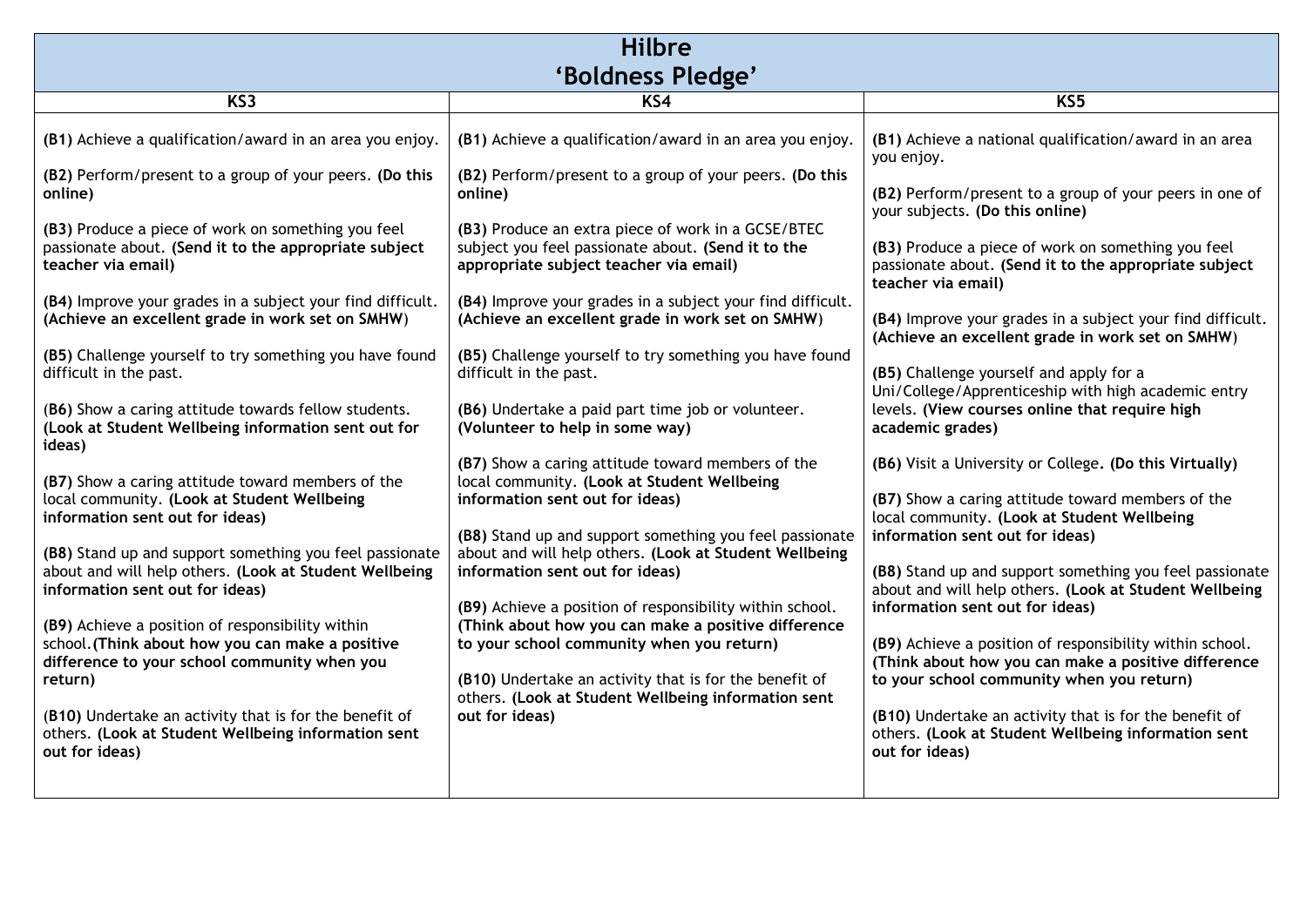| <b>Hilbre</b>                                                                      |                                                                             |                                                                                                        |  |
|------------------------------------------------------------------------------------|-----------------------------------------------------------------------------|--------------------------------------------------------------------------------------------------------|--|
| "Resilience Pledge"                                                                |                                                                             |                                                                                                        |  |
|                                                                                    |                                                                             |                                                                                                        |  |
| KS <sub>3</sub>                                                                    | KS4                                                                         | KS <sub>5</sub>                                                                                        |  |
| (R1) Achieve your target grades in all your subject<br>per term.                   | (R1) Achieve your target grades in all your subject<br>per term.            | (R1) Achieve your target grades in all your subject<br>per term.                                       |  |
| (R2) Achieve 95% attendance per term.                                              | (R2) Achieve 95% attendance per term.                                       | (R2) Achieve 95% attendance per term.                                                                  |  |
| (R3) Achieve 98% punctuality per term.                                             | (R3) Achieve 98% punctuality per term.                                      | (R3) Achieve 98% punctuality per term.                                                                 |  |
| (R4) Achieve your target grades in four subjects<br>per term                       | (R4) Achieve your target grades in four subjects<br>per term.               | (R4) Achieve 100% attendance in directed study.                                                        |  |
| (R5) Improve your grade in a subject you find<br>difficult.                        | (R5) Improve your grade in a GCSE/BTEC subject<br>you find difficult.       | (R5) Improve your grade in an A-Level/BTEC<br>subject you find difficult.                              |  |
| (R6) Achieve 10 positive conduct points per term.                                  | (R6) Achieve 10 positive conduct points per term.                           | (R6) Achieve 10 positive conduct points per term.<br>(R7) Achieve 30 positive conduct points per term. |  |
| (R7) Achieve 30 positive conduct points per term.                                  | (R7) Achieve 30 positive conduct points per term.                           | (R8) Achieve 50 positive conduct points per term.                                                      |  |
| (R8) Achieve 50 positive conduct points per term.                                  | (R8) Achieve 50 positive conduct points per term.                           | (R9) Achieve 100 positive conduct points per term.                                                     |  |
| (R9) Achieve 100 positive conduct points per term.                                 | (R9) Achieve 100 positive conduct points per term.                          |                                                                                                        |  |
| (R10) Show real improvement in<br>attainment/attendance or behaviour for learning. | (R10) Achieve your target grades in both English<br>and Mathematics GCSE's. |                                                                                                        |  |
|                                                                                    |                                                                             | (R10) Achieve your target grades in resit GCSE's.                                                      |  |